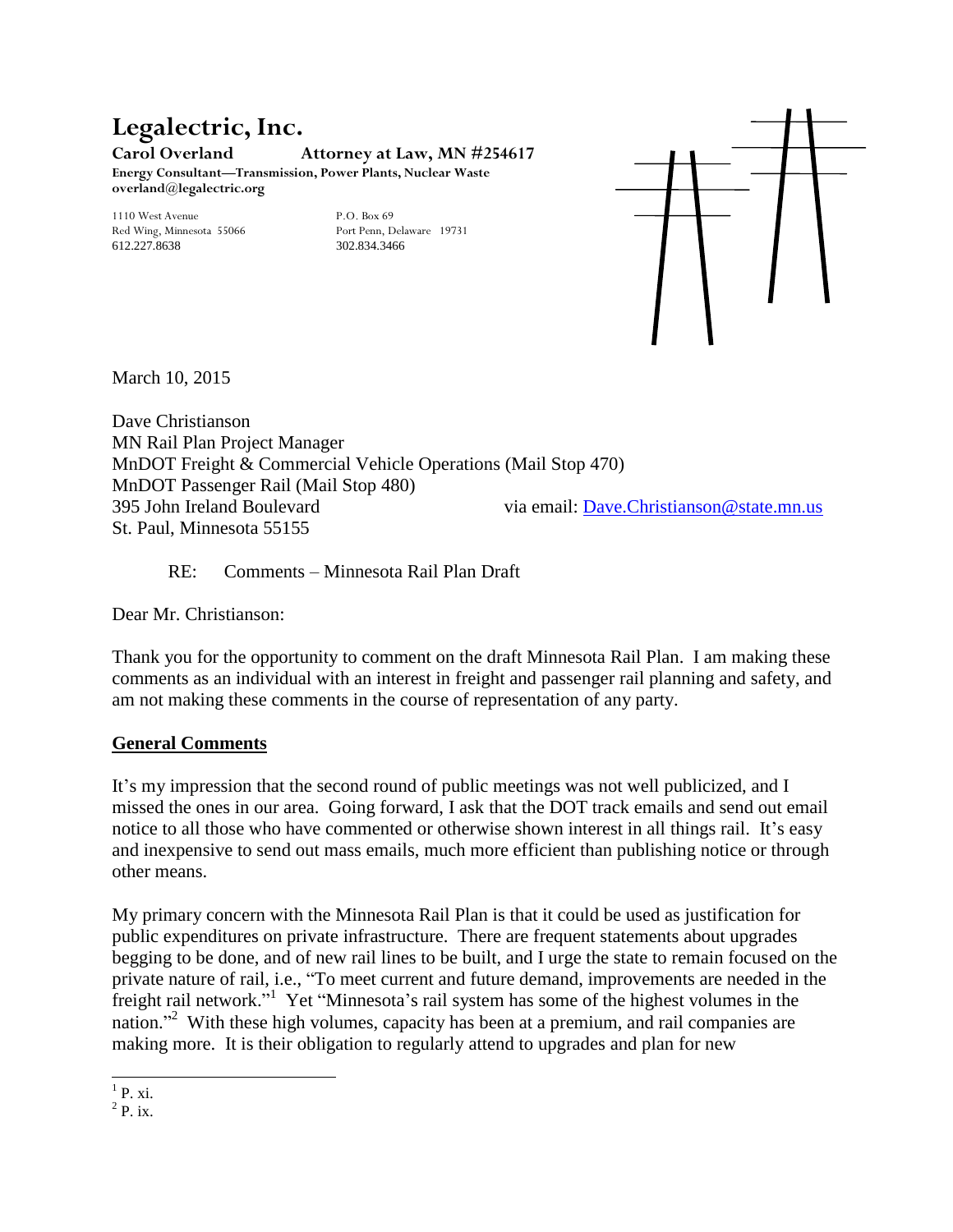construction, on their dime. Minnesota taxpayers should not be footing the bill. The Minnesota Rail Plan should not be used for public funding schemes.

The Minnesota Rail Plan should address the direct tension and conflicts between growth of the rail freight industry v. safety and the public interest.

Also it seems the most current information discussed in the "Plan" is 2012, and this is 2015. That's too long a gap. Things have changed significantly in rail over the last few years and it would help to have more current information to establish trends.

## **Specific Comments**

#### **INTRODUCTION:**

Page vi: Why Freight Rail? I note that the commodities "notably" mention are only iron ore, farm products and food products. This introductory section should address the boom in Bakken oil transport to and through Minnesota, as well as the silica sand transported from and through Minnesota both eastward and south for natural gas fracking, and west to the Bakken and elsewhere.

Page vi: Why Passenger Rail? It is not at all clear that "Expanding passenger rail options beyond the existing Amtrak Empire Builder service will offer Minnesotans a fuel-efficient, environmental and affordable travel option between Minnesota cities and to other states." This should not be stated as fact.

Page vii:  $2<sup>nd</sup>$  full paragraph, "some of it across Minnesota..." should read "much of it across Minnesota." A very high percentage of the Bakken oil is transported by rail through Minnesota. Further, the number of oil trains weekly is far higher than 50 trains.

Page vii:  $3<sup>rd</sup>$  full paragraph, the congestion sentence should also state that there have been constant delays of Amtrak passenger trains. As for "resurgence of coal use," I think that is more a loud demand of utilities for rail service rather than a "resurgence" level uptick in coal use. In addition to the \$2 million authorized by the legislature in 2014, this paragraph should also have a sentence disclosing the \$5 billion of BNSF and the reasons for the agreement between BNSF and Amtrak for this level of spending.

Page vii: 4<sup>th</sup> full paragraph begins with statement that industrial growth... expected to continue. This should be more cautionary, as with "growth" of the first half of the last decade. We can see trends of oil price decline and slowed production, as well as decreased sand production, and "growth" should not be assumed. We can also see that safety concerns, and measures rectifying volatility such as degasification could also significantly change the economics of Bakken oil and decrease production and transport. This paragraph should also be more cautionary with regards to passenger traffic from the Metro to Chicago given Wisconsin's rejection of new high speed passenger rail. The final sentence of this paragraph is also not quite accurate, as there are no plans of "linking smaller communities with the Twin Cities by passenger rail." Zip Rail would connect only Metro with Rochester, and would instead pass by and through small communities.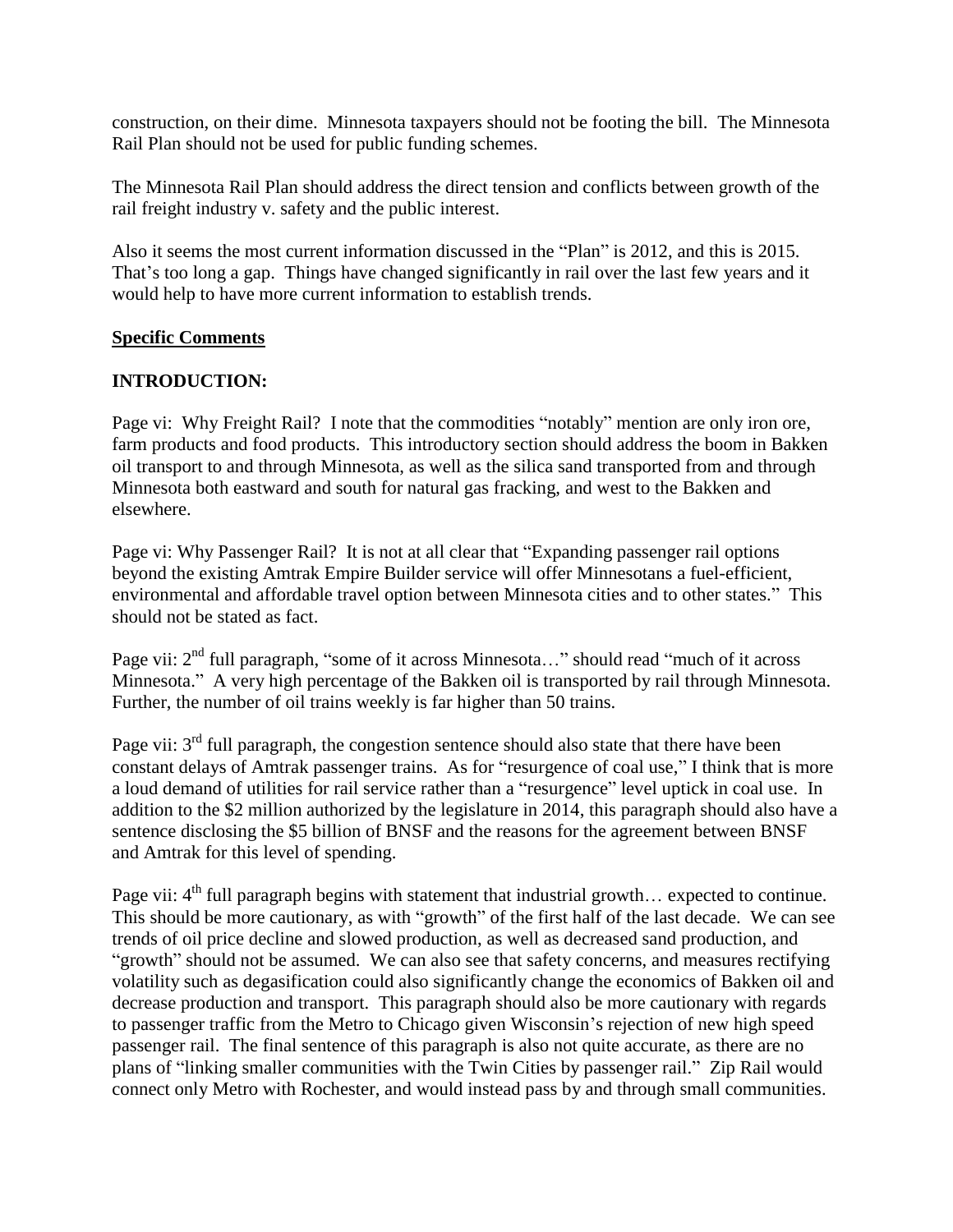Page viii: Under Freight Rail Goals, there should be some acknowledgement of the publicly subsidized existing infrastructure, through provision of land and coexistence of rail with our communities. Expansion of rail will be very difficult now that most of the US is coast-to-coast communities grown around rail, there's nowhere to expand. Any expansion will require careful and thoughtful planning and incentives to communities, not to mention preservation of safety, which now is at great risk with the crude oil shipments that are not degasified. There should also be acknowledgement that just because something exists, does not mean that it can and should be shipped by rail! There should be a rigorous discussion of desirable level of subsidization of private business through public investment of freight upgrades and new construction, and revenue generation for capital projects by the private owners of rail for THEIR railroads! With the Bakken BOOM! There is grossly increased revenue and that increased traffic and safety issues are causing the problems with safety and congestion, and the cost of the necessary upgrades should be reflected in the freight rates. It's not our job to pay that capital cost.

Page viii: Passenger Rail Goals, participation in the Midwest Regional Rail plan may be a waste of money if Wisconsin continues to prohibit rail between Minnesota and Chicago. It's not clear at this point the meaning of intrastate intercity passenger rail network, but if this is meant to be "high speed rail," Minnesota does not seem large enough for high speed rail, nor would it serve as many people due to low number of stops, and multi-stop transit might be more appropriate. "Intermodal shipping" is mentioned in this section and that belongs in "Freight." With intermodal shipping, there should be some acknowledgement of the impact of shipping containers and truck trailers by rail on repression of job growth, because for every trailer on a train, there's one or more job lost. Light rail transit has been a big boon, with high ridership, and it's not clear that it would be the same for high speed or passenger rail other than light rail.

Page viii: Planning and Policy Development Goals, as above, it's not clear whether public funding is at all desirable. Where are the "preserved rail corridors?" Will check further into plan.

Page vix: The first paragraph notes that "rail carriers not only provide the service, but also maintain and control the tracks and other facilities required to provide service." It appears over the years that railroads have skimped on maintenance and necessary upgrades much as utilities have ignored the distribution system. We must guard against the public taking on that private role. Unless the public gains an equity interest, and a share of the profit, we should not be paying capital costs (or operating costs) of railroads.

Page ix: The "improved economic health of the large Class I railroads has improved in recent years," yet this feels like a set up for promotion of state funding for their "intense capital needs." They've had "intense capital" income and should self-fund their own capital needs and/or take it to the market for funding. Do NOT look to ratepayers to take up their failure to maintain infrastructure and p;an for their business.

Page ix: "Minnesota's rail system has some of the highest volumes in the nation." As above, there has also been increased revenue, \$912 billion in 2012. It's unfortunate that 2012 is the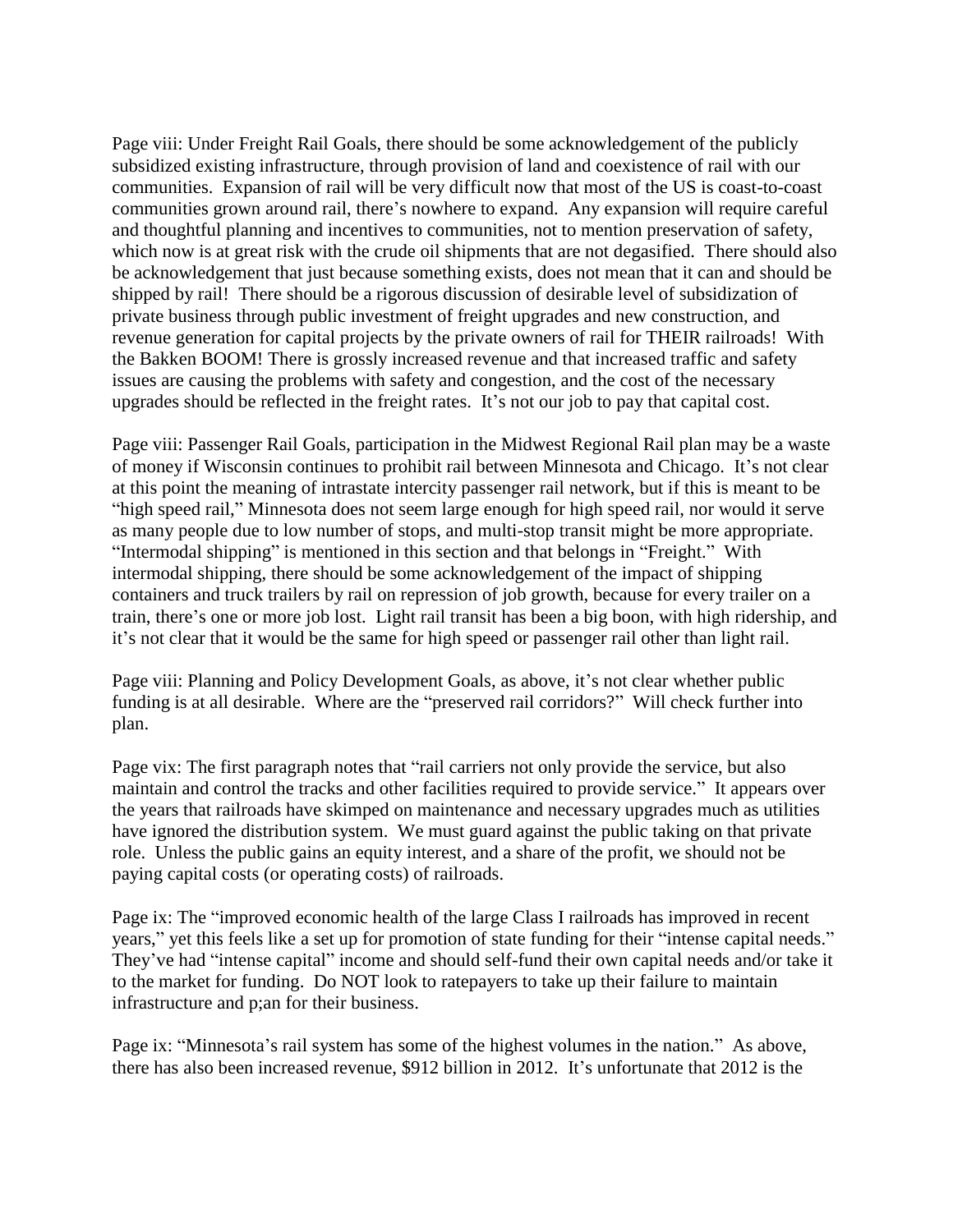most recent year, and these numbers should be updated. Companies file 10-Ks annually and the revenue should be accessible.

Page x: The charts for value show a slight shift in both volume and value. With higher freightrate oil and silica sand's entrance into the market, this should shift the numbers in the value charts, and they should be updated.

# **CHAPTER 2:**

P. 2-4 – The Minnesota Freight Railroad Map should be at the intro, and should identify the corridors/areas through color shading.

P. 2-12. Employment, Wage and Payroll Taxes – heading should include "Pensions," which under the narrative is a significant expense.

P. 2-12. Wages should be divided up by wage employees, salaried employees and management classes to get a better feel for reality.

P. 2-12. There is no indication if employment is increasing from the "massive contraction" to higher levels given the major increase in traffic. It's my understanding that railroads are doing all they can to CUT workers, to use fewer on trains, and this is not acceptable, either as a human resources policy, or for safety.

P. 2-12. "… and prevented \$33 million in pavement damage and maintenance costs." Explain.

P. 2-12 "… average of \$450 in tax revenue." It would be useful to intro this with "generated an average of \$\_\_\_\_ in revenue for the railroad and an average of \$450 in tax revenue."

P. 2-13. "… on account of very poor timekeeping associated with massive congestion along its route" should add "due to Bakken oil and sand traffic."

P. 2-13 introduces the "Midwest Regional Rail Initiative" but should explain whether it is an agency, NGO or corporation and its purpose.

P. 2-13 "… they will cease to provide time competitive quality services…" Competitive with what? A train cannot compete time wise with an airplane. This is meaningless. There currently is a strong network of commuter busses in the area, and it is not clear whether a TC Metro to Rochester would be worthwhile from cost benefit perspective, considering ridership and the internal and external costs of such a project.

P. 2-14 Table 2.2, under the Typical Station Spacing heading the 10+ miles for Conventional Intercity Rail is misleading, should be much more than that. Further, HSR contemplated from MSP Airport to Rochester is only 78 miles, so that 100-500 miles is inaccurate for the purposes of this plan.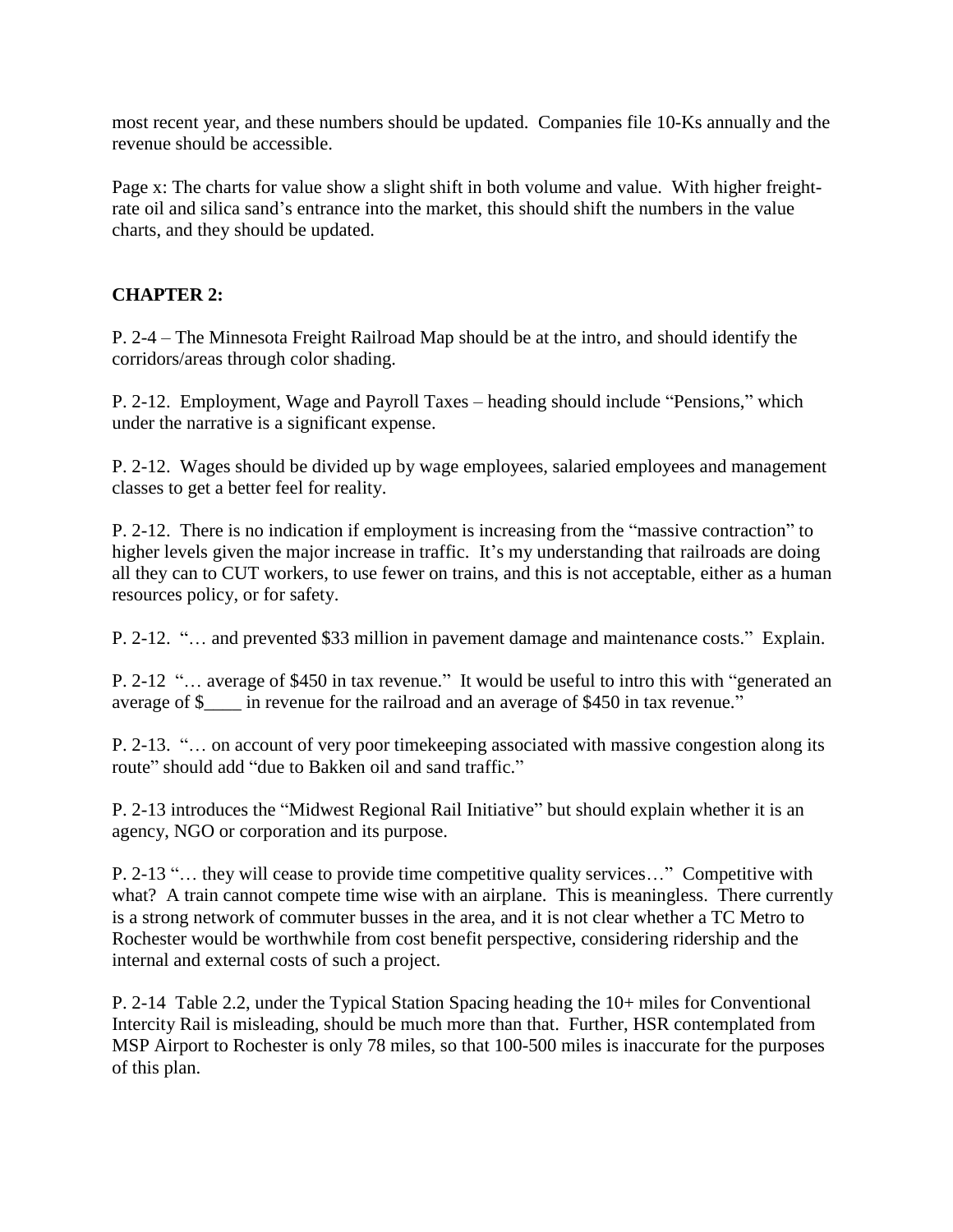P. 2-15 Figure 2.3 and P. 2-16 Figure 2.4 – disclose length of delays. Here in Red Wing, I can hear the train go through, and while the schedule was 8:42 a.m. it would typically be 12n-1p.m. before the train arrived from the west. Then, the schedule was changed to 11:XX a.m. and it was still "late" but not as "late." Now the schedule is back to 8:42 a.m. and it's regularly late again. Ticket prices have not been adjusted for this delay.

P. 2-17 Public Financing… there is no explanation of why, or justification for, public financing.

P. 2-17 County Regional Railroad Authorities are NOT "potential financing source for rail studies and projects." Most county RRAs handle the conversion of old abandoned rail lines to bike trails, and are not focused on lending in the name of "economic development." The Itasca RRA was an example of a county that was mislead into establishing its RRA and not doing a study, but instead funding construction of a long rail spur for the Excelsior Energy Mesaba Project and Essar Steel, an inappropriate use of public money for private purpose. Details on this debacle available on request, or more directly from Chuck Michael.

P. 2-17 Studies referenced should be linked so readers can get an idea what was done.

P. 2-17 The discussion of grade crossings and at grade improvements and an "expanded program" is not appropriate in this section on "public financing." Again, the public should not pay for private projects.

P. 2-17 TIGER grants – a link should be provided so the public would have some idea what this means.

P. 2-17 – 2-18 Programs and Projects Intended to Improve Safety. Track Inspection needs to be beefed up, beyond THE inspector to "inspectors" and training of multiple inspectors. References should also include bills introduced but not yet passed to raise issues of concern.

P. 2-20 Grade Crossings, Funding – these upgrades should not be the responsibility of state and federal governments. Railroads are private, for profit, organizations. The bullet points beyond on p. 2-20 are superfluous, i.e., "Furthermore, the absence of statewide funding prioritization contributes to the lengthy delays from the time when improvements are initially identified to when they can actually be implemented." It's not our responsibility.

P. 2-21 – Grade crossing improvements don't seem to have much relevance, as the Bakken BOM! Explosions haven't tended to be at grade crossings, they're in areas with poor, if any, access.

P. 2-21 – 2-22, Economic and Environmental Impacts – far to sparse a section.

P. 2-22 Rail diesels are not nearly as efficient as those used by trucks, nor do they have the emissions controls. They should! Also, no discussion of increasing or mandating use of biodiesel.

P. 2-22 Demographic Growth Factors. Population is not an indicator of "growth" and use of building permits would be useful. Also, in light of population shift, the report should consider impact of income on mobility and vice versa. There seems to be an inverse correlation between income and population growth.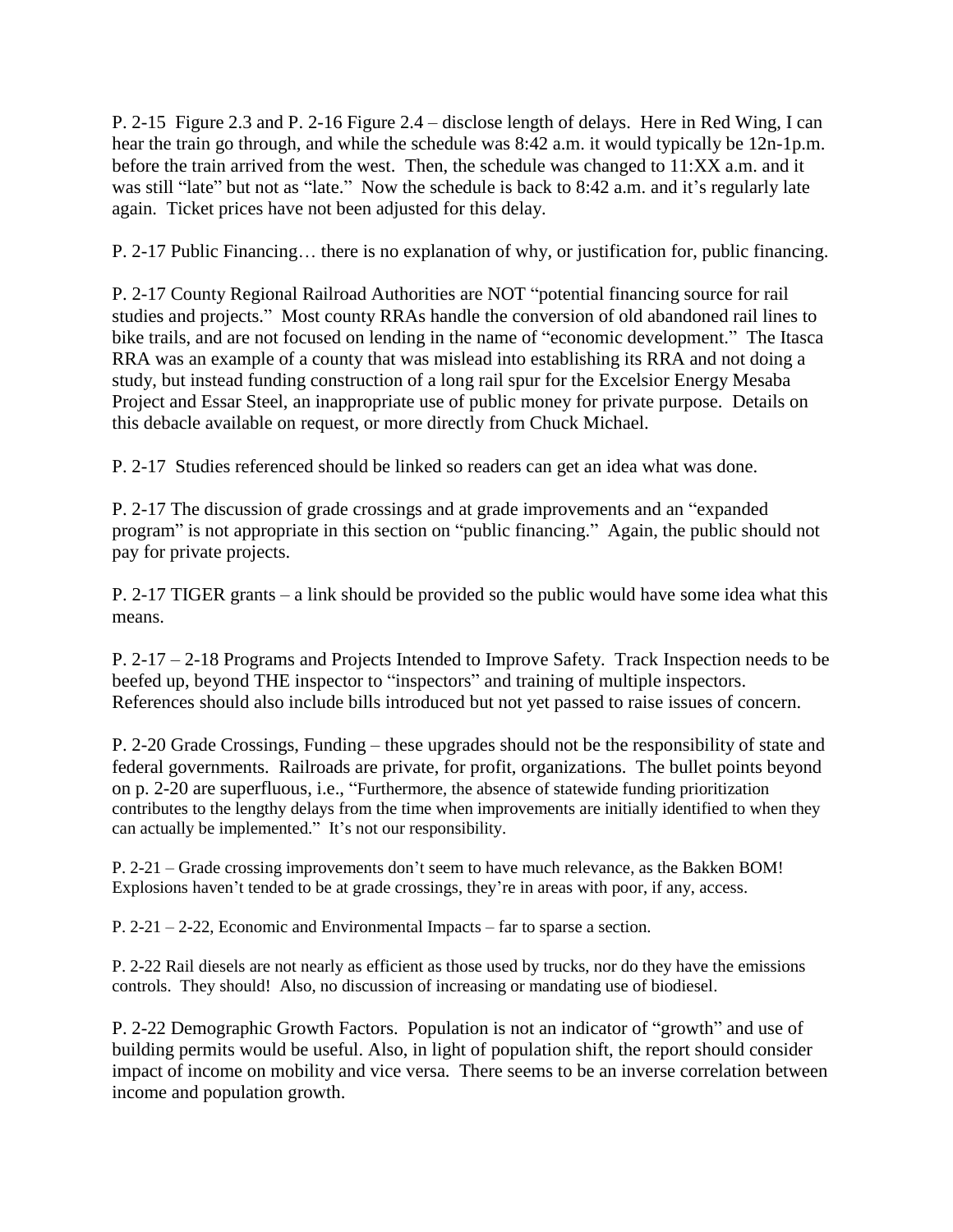P. 2-23 – 2-27, don't see it as all that relevant/valuable…

P. 2-28 – Economic Growth Factors – the first sentence is nonsense. Minnesota is primarily a pass through for much of the rail freight and passenger travel. Structure, or more accurately, the health, of the state's economy has only a percentage of influence.

P. 2-28, Figure 2.11 is supposed to illustrate high freight-related GSP but in Minnesota it's less than half of GDP. There's nothing remarkable, and that chart doesn't add anything.

P. 2-29, Figure 2.12 doesn't make sense because rail is not separated out from other types of transportation, i.e., Transportation & Warehousing. Without separating out rail, what's the point, this is useless.

P. 2-29 Growth of Minnesota's Export Economy – again, vague…

P. 2-30 Again, vague and doesn't say anything.

P. 2-31 Corn – Figure 2-13, and discussion, there's no mention of trend of ethanol manufacturers going bankrupt, or of draining aquifers – the industry is precarious, and caution should be exercised in making assumptions about the corn market or continued manufacturer of ethanol.

P. 2-13 Taconite – taconite market is severely down, plants are again closing on the range. This should be addressed, as it, like ethanol, is probably in for an extended downturn.

P. 2-33 Crude Oil by rail. This Rail Plan should address the impacts of the many wrecks, explosions, property and environmental damage, casualties and deaths due to Bakken BOOM! Trains. These wrecks could put a halt to transport of Bakken oil. This report should also address the potential for mandatory degasification and the impact on the industry, as it would materially alter the economic equation, and alone, or in combination with the oil glut, could be or already has signaled the downfall of the Bakken BOOM! The industry is precarious right now.

P. 2-33 – I think the estimates of trains through Minnesota daily is low and should be corrected.

P. 2-33 – "PHMSA efforts to implement safer tank car designs." Recent wrecks and explosions have involved the new cars. New car designs are not sufficient. Degasification, at the very least, is required.

P. 2-33 The increased sand volume is mentioned, but insufficient details. How many tons daily, how many cars and trains daily (given how much is required, as stated above on this page, this is significant volume). And again, the Bakken BOOM! is precarious.

P. 2-34, Figure 2.15. This is a US graph, not much help regarding Minnesota. Were is the graph regarding Minnesota pass through? Where is the graph that shows originated carloads of crude v. terminated carloads of crude for Minnesota. Few will originate here, some will terminate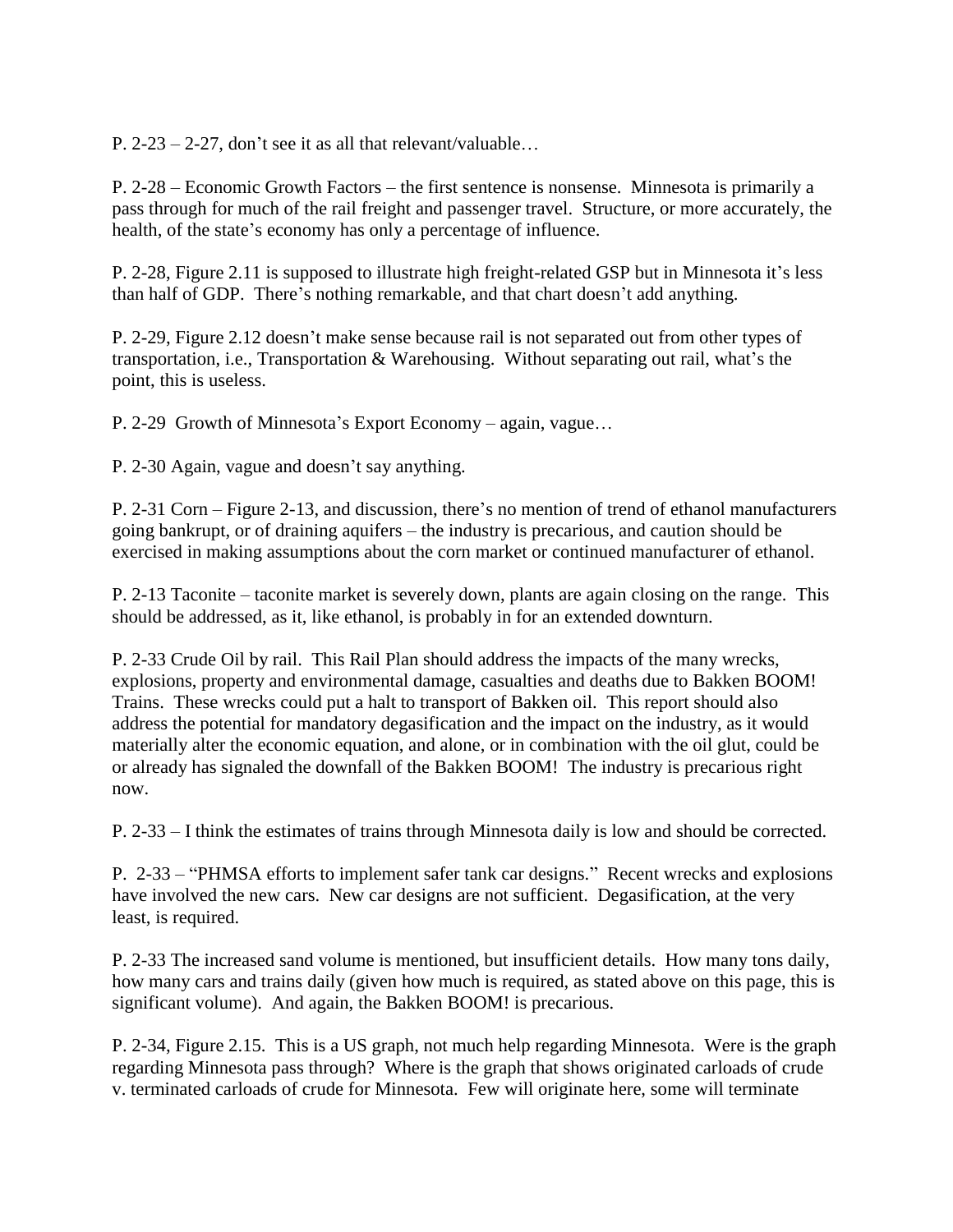here, most will originate elsewhere and terminate elsewhere. This also does not show deadhead for oil and sand.

P. 2-34 Future of rail. If we've learned anything from the Bakken BOOM! oil and sand, it is that rail must be flexible, and for example, refusal to degasify puts limits on what types of cars can be used. Sand cars are different from other cars as well. It would be worthwhile to work on muti-use containers, or inner-packs, or ???? so that so many empty cars aren't being shuttled across the country.

P. 2-35 – Rail carries about 25%. GOOD! That's a number we need. While the FAF forecast shows a 44% increase in that 25% figure, the ratio of rail to all freight will remain stable. That's an important factoid.

P. 2-35 Forecasting shows increase in volume but not much change in percentage comparing carload v. intermodal. However, the types of intermodal and types of carload could well change in unanticipated ways, and the industry would, as above, do well to anticipate the unexpected.

P. 2-35 Figure 2.16 uses 2007 as its base year, which is problematic, because it was probably peak, with depression since (but then there's Bakken). Anyway, 2007 is probably not representative, and use of that as the baseline year should be reconsidered.

P. 2-36 depicts that carload carries more volume than intermodal.

P. 2-36 "Through moves are the largest type of rail flow," and "top through commodities were hazardous materials.... Very important facts. The balance of raw to value-added manufactured products and whether that is forecasted to shift is another important factoid.

P. 2-37, Figure 2.18 and 2.19, the map is hard to get anything out of, the colors should be different. Note that the big corridor of 200 and greater is the same roughly as the flow of electricity and CapX 2020 transmission! From Canada through Duluth into Wisconsin is similar to Arrowhead transmission.

P. 2-39, Figures 2.21 and 2.22, GOOD INFO.

P. 2.40, Figure 2.22 presumes ratios stay about the same. Is that reasonable. There's no basis for it in the narrative.

P. 2-42, Passenger Rail Demand. These numbers need substantiation, it's pie in the sky.

P. 2-43 Fuel Costs – how much of the fuel cost is limited/exacerbated by long term hedge contracts? This should be addressed, it's a major factor in other transportation and utility areas, and probably is for rail too.

P. 2-44 – 2.45 Congestion – this should address regulated carrier's obligation to serve. Railroads are not fulfilling that obligation for freight customers, and Amtrak is also suffering. Amtrak wasn't just late, some days it didn't show at all, and the schedule was backed off 3-4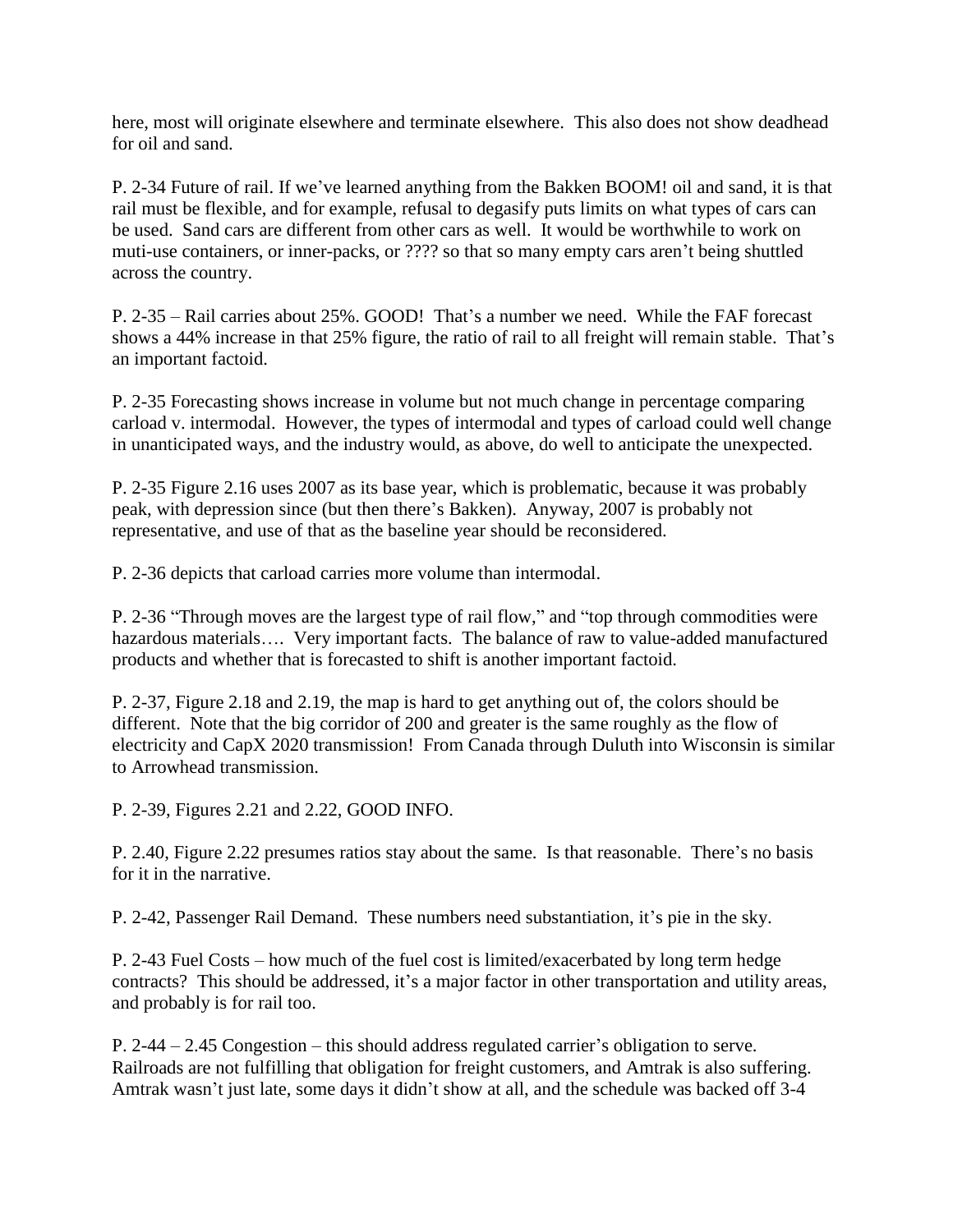hours, but the train was still late. It's my understanding that Amtrak pushed for the BNSF \$5 billion in improvements.

P. 2.45 – Highway congestion has lessened considerably since the 2007 crash, and the DOT should be well aware of that.

P. 2.46 – Airport passengers. The Rail Plan should address the well-orchestrated passenger bus service for commuters in the areas expected/desired to be served by new passenger rail.

P. 2.46 – Land Use – Construction of passenger rail would have significant impact on land use, both through process of declaring and constructing a rail corridor where there now is none, and where there is much else, such as residences, cities, farm, businesses, etc. It would disturb current land use patterns, it would divide fields, stop roads with no over/under access to the other side. The economic impacts would be severe, as the report notes the increased value of ag land, and tax revenues would suffer.

P. 2.47 Passenger service is demonstrably needed between Metro and Chicago, and another Empire Builder would handle that need. There is no demonstrated need for passenger rail service to Rochester.

P. 2.48 "Need" must be carefully identified and defined. Desire is not need. And just because there is an opportunity does not mean that it must be taken.

P. 2.48 – 2.49 Rail safety, as above, is more than a matter of highway-rail grade crossing. The majority of wrecks with explosions and/or injuries and deaths are ones where the train derails but not at a crossing, and where it derails where access is difficult. It is in these scenarios that I think the federal DOT and MnDOT should focus, and require degasification before any Bakken BOOM! crude is shipped by any transport means.

P. 2.49 - Public should not pay for private corporate infrastructure, that is the corporations responsibility. Public should not pay for safety measures due to volatile nature of products shipped, that is the shipper and railroad responsibility. Just because the state and feds have paid for rail infrastructure upgrades and safety measures does not mean it should be done again. NO!

## **Chapter 3**

#### **Proposed Passenger Rail Improvements and Investments**

p. 3.1 – 3.11 – No public payments for private infrastructure.

p. 3.1 – 3.11 – High Speed Rail does not make sense. Light rail with multiple stops is sufficient, and provides benefits to more than just the communities at each end of the dumbbell. Adding another Empire Builderette from Metro to Chicago would be great, and easy.

## **CHAPTER 4:**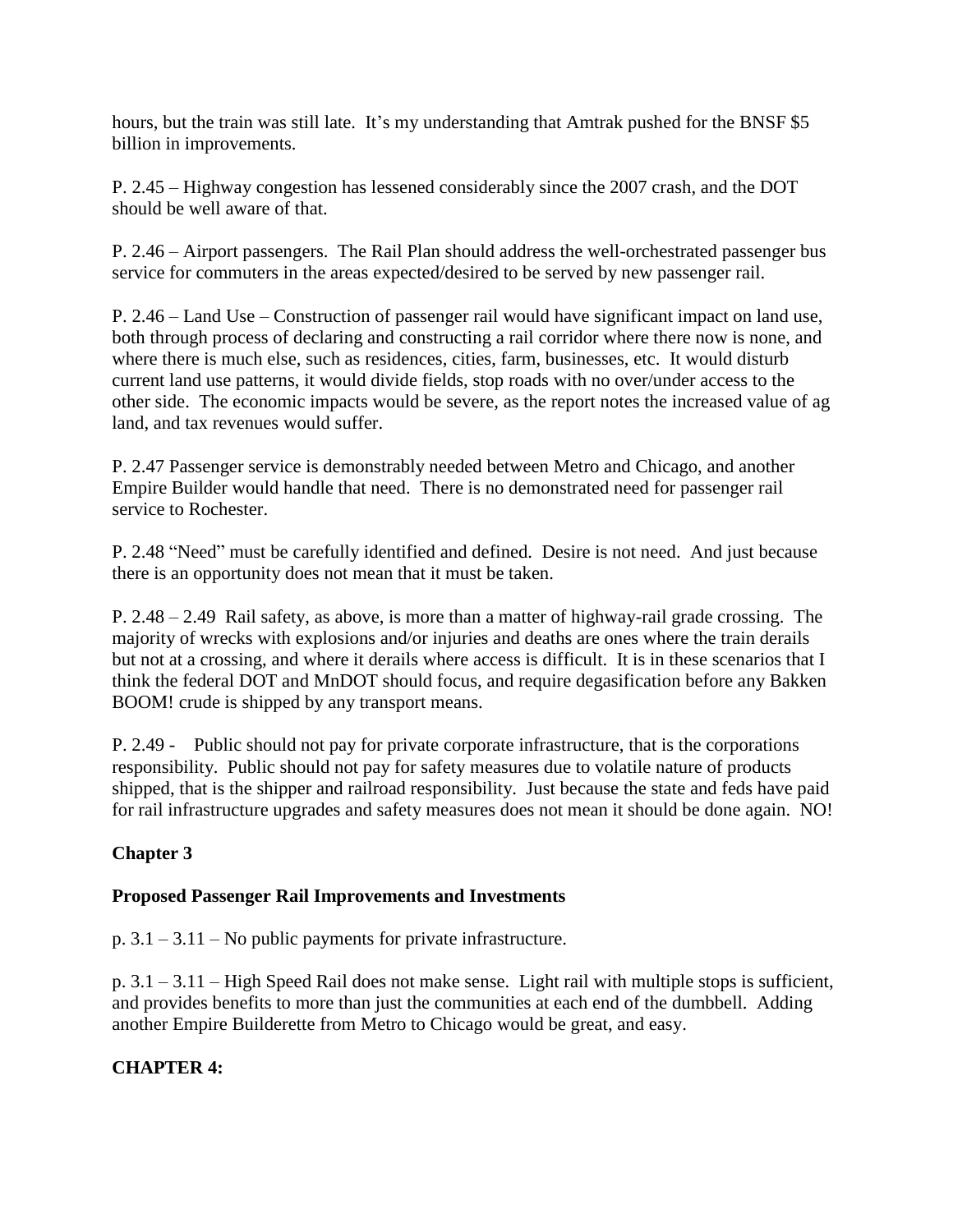P. 4-1 – A full needs analysis, or a more full needs analysis, should be done when numbers and projects like this are proposed for public comment. Again, as above, the public should not pay for private infrastructure. I know that's been the history of railroads, with massive subsidies, but in 2014, that doesn't make sense.

P. 4-2: 30% Contingency is twice what it should be.

P. 4-14 One would hope there's been progress since the 1970s! Comparison with truck, however, is apples to oranges. More rail inspectors are needed, a public rail summit would be useful. New car standards are not sufficient, ineffective in preventing explosions. I recognize that the state's jurisdiction is limited, but the state has power to lean on the feds, and that's your job in protecting the public safety. MnDOT must advocate for degasification, and other safety measures. MnDOT must also advocate for and procure training and safety equipment at rail expense sufficient to respond to an exploding train of Bakken oil in any location in Minnesota where those trains travel.

# **CHAPTER 5**

P. 5-1 – State's Rail Service and Investment Program. Vision. Development of HSR is questionable, have not seen "need" adequately identified. Wisconsin has backed out, and it's hard to get through Chicago with HSR without going through Wisconsin. Twin Cities to Rochester alone makes no sense. The same is probably true of Duluth, though I've not considered it.

 $P. 5-2 - 5.3$  NO, it is not our job to relieve congestion or built safety infrastructure, that is the job of the railroad and that is the cost of the railroad, a cost of doing business.

P. 5-4 Figure 5.1 "Negotiation of Public and Private Benefits and Costs" implies that if there are public benefits, the public pays. NO. The corporation, if it wants to operate, must not put the public in danger, and it is. That must be corrected, and that is a cost of doing business. This is not the Pinto \$12 gas tank, and the risks and costs are much higher. If a railroad wants to transport materials that put us at risk, we must require financial assurance, and safety measures, and they must provide that to the public. Second, that "Negotiation" must happen further up, before "Project Inclusion in State Transportation Plan." That cost/benefit analysis must occur up front, and the railroad must take on the cost.

This entire process set out in figure 5.1 must be open, all who have submitted comments, attended meetings, and/or expressed interest in another way must be notified and given full information with ample opportunity to comment, to intervene, to participate in a contested case regarding this plan.

Again, a 30% contingency is too high, get that down to 15% maximum.

## **CHAPTER 6 – PUBLIC PARTICIPATION**